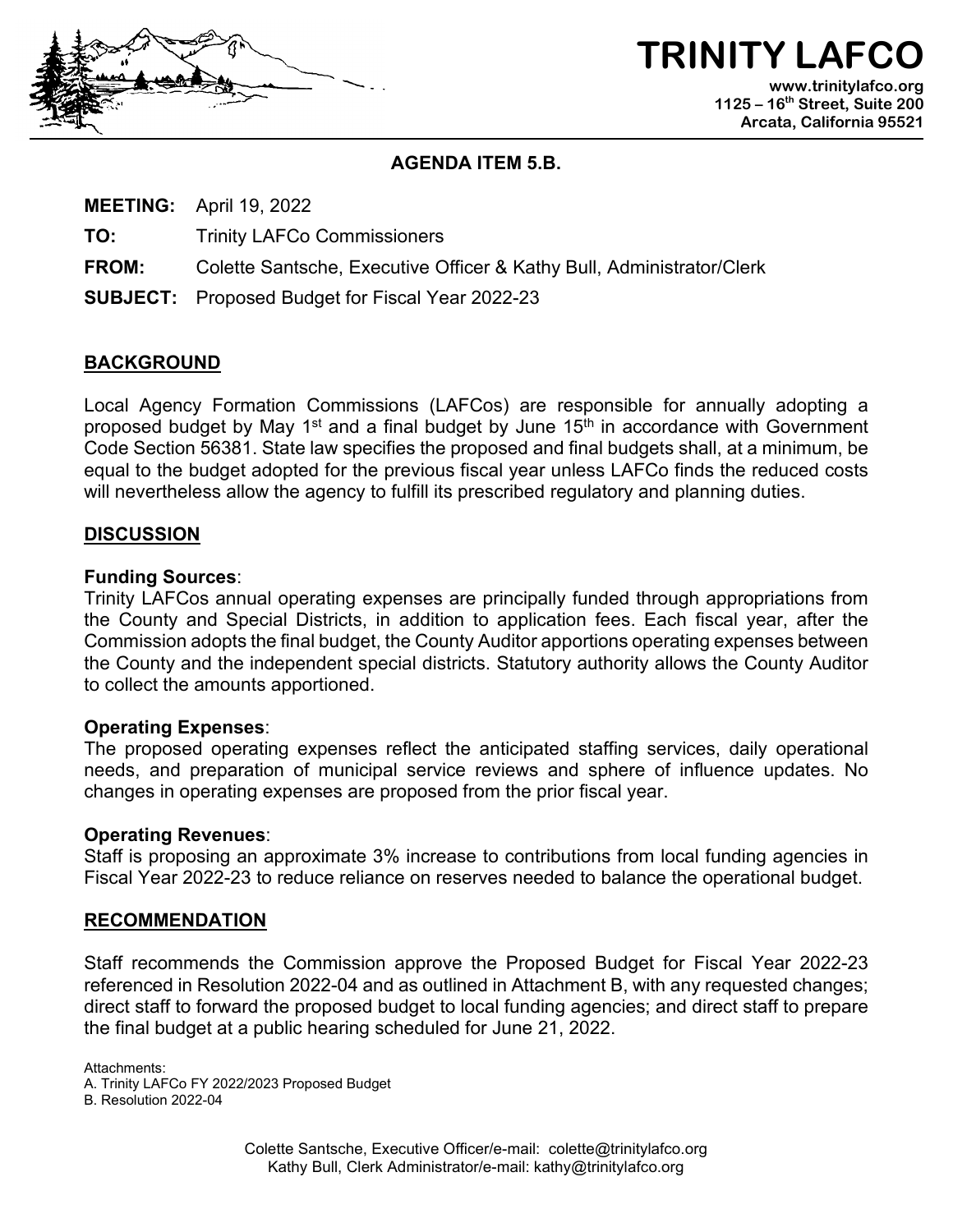# **Trinity LAFCo Budget**

### Department No. 8270 Fund No. 270-0100

| <b>Categories</b>                            | Acct# | FY 2019/20<br><b>Budget</b>     | FY 2019/20<br><b>Year End</b> | FY 2020/21<br><b>Adopted</b> | FY 2020/21<br><b>Year End</b> | FY 2021/22<br><b>Adopted</b> | FY 2021/22<br><b>YTD (Q1-Q3)</b> | FY 2022/23<br><b>Proposed</b> |  |  |  |
|----------------------------------------------|-------|---------------------------------|-------------------------------|------------------------------|-------------------------------|------------------------------|----------------------------------|-------------------------------|--|--|--|
|                                              |       | <b>Adjustments</b>              | <b>Actual</b>                 | <b>Budget</b>                | <b>Actual</b>                 | <b>Budget</b>                | <b>Actual</b>                    | <b>Budget</b>                 |  |  |  |
| <b>REVENUES:</b>                             |       |                                 |                               |                              |                               |                              |                                  |                               |  |  |  |
| Interest                                     | 6601  |                                 | 1,671                         |                              | 543                           |                              |                                  |                               |  |  |  |
| LAFCo Fees (Applications)                    | 8404  |                                 | 1,216                         | 5,000                        | 2,925                         | 5,000                        | $\overline{\phantom{a}}$         | 5,000                         |  |  |  |
| Cont From Other Agencies:                    |       |                                 |                               |                              |                               |                              |                                  |                               |  |  |  |
| County                                       | 9282  | 14,000                          | 14.000                        | 14.000                       | 14.000                        | 14.000                       | 14,000                           | 14,500                        |  |  |  |
| <b>Indep Spec Districts</b>                  | 9285  | 14.000                          | 13,450                        | 14.000                       | 10.494                        | 14.000                       | 16,965                           | 14,500                        |  |  |  |
| <b>TOTAL Revenues</b>                        |       | \$<br>28,000                    | $\sqrt{3}$<br>30,337          | $\mathbf{\hat{s}}$<br>33,000 | $\mathfrak{S}$<br>27,962      | \$<br>33,000                 | $\mathfrak{L}$<br>$30,965$ \ \$  | 34,000                        |  |  |  |
| <b>EXPENDITURES:</b>                         |       |                                 |                               |                              |                               |                              |                                  |                               |  |  |  |
| Memberships                                  | 2240  | 1,500                           | 1.075                         | .500                         | 1.185                         | .500                         | 1.185                            | 1,500                         |  |  |  |
| Office                                       | 2260  | 600                             | 655                           | 600                          | 121                           | 600                          | 146                              | 600                           |  |  |  |
| Professional & Specialized:                  | 2300  | 40,800                          | 39,837                        | 45,800                       | 33,198                        | 45,800                       | 23,430                           | 45,800                        |  |  |  |
| - Staffing services                          |       | 25,000                          | 24,985                        | 25,000                       | 20,084                        | 25,000                       | 11,724                           | 25,000                        |  |  |  |
| - MSR/SOI                                    |       | 15,000                          | 11,732                        | 15,000                       | 12,428                        | 15,000                       | 11.674                           | 15,000                        |  |  |  |
| - Applications                               |       |                                 | 2,839                         | 5,000                        | 686                           | 5,000                        |                                  | 5,000                         |  |  |  |
| - Legal Counsel                              |       | 500                             |                               | 500                          |                               | 500                          |                                  | 500                           |  |  |  |
| - Web Service                                |       | 300                             | 282                           | 300                          |                               | 300                          | 32                               | 300                           |  |  |  |
| <b>Publications &amp; Legal Notices</b>      | 2500  | 500                             | 947                           | 500                          | 333                           | 500                          | 140                              | 500                           |  |  |  |
| <b>Transportation &amp; Travel</b>           | 2750  | 1,500                           | 406                           | 1,500                        | 115                           | ,500                         | 148                              | 1,500                         |  |  |  |
| Training                                     | 2756  |                                 |                               |                              |                               |                              |                                  |                               |  |  |  |
| Contrib to Non LAF Agency                    | 3200  |                                 |                               | ٠                            |                               |                              | $\overline{\phantom{a}}$         |                               |  |  |  |
| <b>Transfer Out</b>                          |       |                                 |                               |                              |                               |                              |                                  |                               |  |  |  |
| <b>TOTAL Expenditures</b>                    |       | \$<br>44,900                    | l \$<br>42,921                | \$<br>49,900                 | \$<br>34,951                  | $\mathfrak{F}$<br>49,900     | 25,048<br>\$                     | 49,900<br>\$                  |  |  |  |
|                                              |       |                                 |                               |                              |                               |                              |                                  |                               |  |  |  |
| <b>Operating Difference</b>                  |       | $\mathfrak{S}$<br>$(16,900)$ \$ | $(12,584)$ \$                 | $(16,900)$ \$                | $(6,989)$ \$                  | $(16,900)$ \$                | $5,917$ \$                       | (15,900)                      |  |  |  |
| (Negative Balance Indicates Use of Reserves) |       |                                 |                               |                              |                               |                              |                                  |                               |  |  |  |

#### **FUND BALANCE/RESERVES**

| Beginning Year Fund Balance       |  |          |  |  |        | \$96.576 |  |        |  | 89.587 |  |
|-----------------------------------|--|----------|--|--|--------|----------|--|--------|--|--------|--|
| <b>Ending Year Fund Balance</b>   |  |          |  |  | 96.576 |          |  | 89.587 |  |        |  |
| Assigned/Designated Reserve Funds |  | \$90,000 |  |  |        |          |  |        |  |        |  |
| Litigation Defense:               |  | 60.000   |  |  |        |          |  |        |  |        |  |
| Special Legal Counsel: S          |  | 10.000   |  |  |        |          |  |        |  |        |  |
| Unanticipated Sp. Studies: \$     |  | 20,000   |  |  |        |          |  |        |  |        |  |
|                                   |  |          |  |  |        |          |  |        |  |        |  |